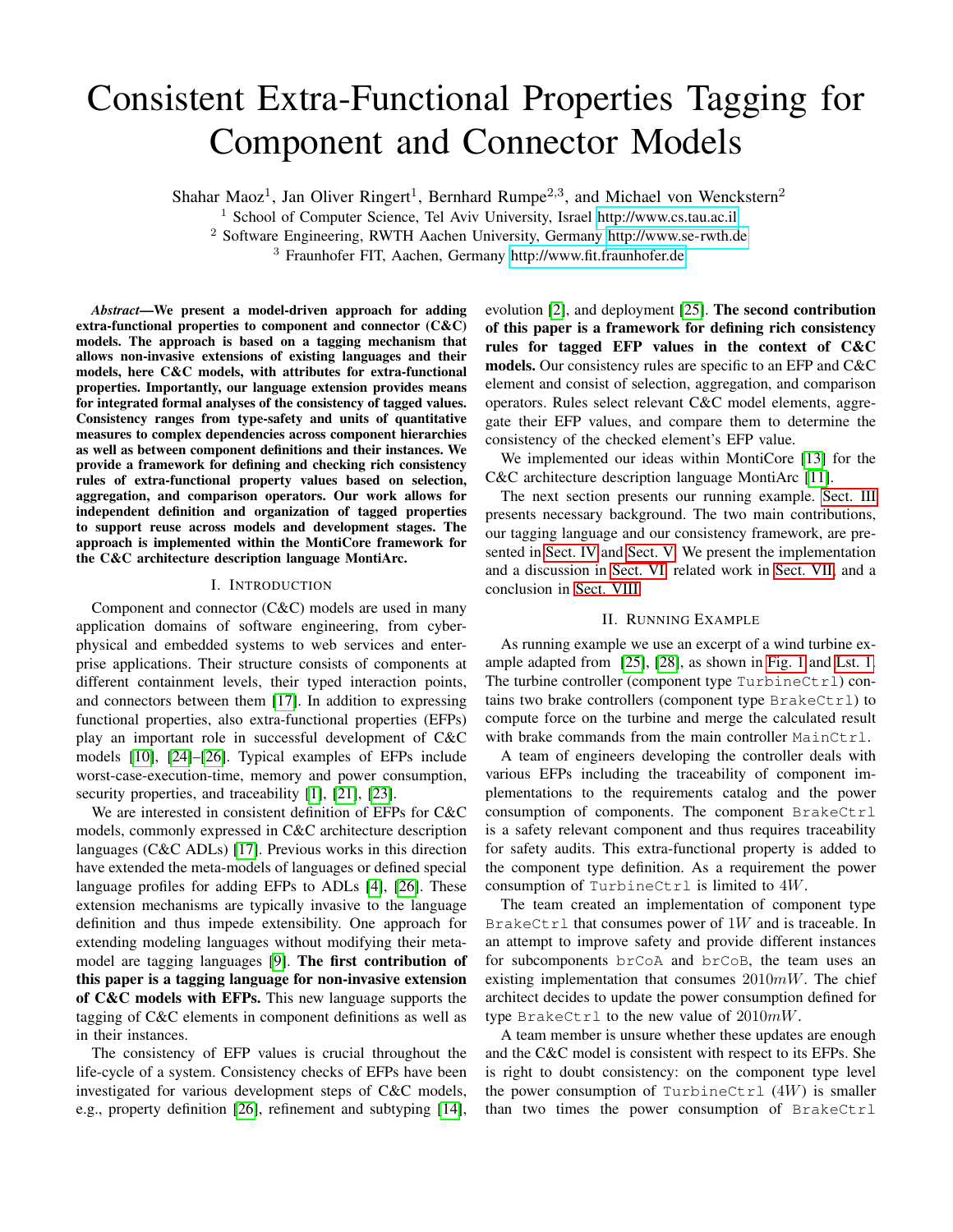

<span id="page-1-1"></span>Fig. 1. Excerpt of slightly modified wind turbine example from [\[25\]](#page-5-11), [\[28\]](#page-5-15).

<span id="page-1-2"></span>

Listing 1. Definition of TurbineCtrl from [Fig. 1](#page-1-1) in MontiArc.

 $(2010mW)^1$  $(2010mW)^1$  $(2010mW)^1$ . In addition, the component instance brCoB is not traceable despite what its type BrakeCtrl dictates.

Our solution allows the engineers to add the described properties to the C&C model and component type definitions and to check their consistency.

#### III. PRELIMINARIES

<span id="page-1-0"></span>We start off with background on C&C models, extrafunctional properties, and tagging languages.

#### *A. Component and Connector Models*

Component and connector models describe components, their points of interaction, and their hierarchical composition. We repeat a definition of C&C models as, e.g., given in [\[15\]](#page-5-16), in Def. [1,](#page-1-4) which represents the essence of component models [\[17\]](#page-5-0) as formalized by ADLs ACME [\[7\]](#page-5-17), AADL [\[5\]](#page-5-18), and MontiArc [\[11\]](#page-5-13), or used in the tools AutoFOCUS [\[12\]](#page-5-19) and Simulink [\[29\]](#page-5-20).

<span id="page-1-4"></span>*Definition 1 (Component and Connector model [\[15\]](#page-5-16)):* A C&C model is a structure  $cncm = \langle Cmps, Ports, Cons,$ Types, subs, ports, type $\rangle$  where

• Cmps is a set of named components,  $cmp \in Cmps$  has a set of ports  $ports(cmp) \subseteq$  *Ports* and a (possibly empty) set of immediate subcomponents  $subs(cmp) \subset Cmps$ ,

<span id="page-1-3"></span><sup>1</sup>Note, the described *instantiation* with (1W for  $b$ r $C$  $oA$ ) could be consistent (depending on the other subcomponents), but the component *types* are not!

- *Ports* is a disjoint union of input and output ports where each port  $p \in$  *Ports* has a name, a type  $type(p) \in Types$ , and belongs to exactly one component  $p \in ports(cmp)$ ,
- Cons is a set of directed connectors  $con \in Cons$ , each of which connects two ports  $con.src, con.tgt \in Ports$  of the same type, which belong to two sibling components or to a parent component and one of its immediate subcomponents, and
- Types is a finite set of type names.

C&C models from Def. [1](#page-1-4) are well-formed iff no component is its own (transitive) subcomponent and has at most one direct parent and subcomponents are connected legally (see [\[15\]](#page-5-16) and [\[22\]](#page-5-21) for complete definitions).

While some formalisms directly express C&C models, e.g., [\[12\]](#page-5-19), [\[29\]](#page-5-20), others provide component and connector type definitions and their instantiation to define C&C models, e.g., [\[5\]](#page-5-18), [\[11\]](#page-5-13). We use excerpts of component type definitions of the ADL MontiArc in Def. [2.](#page-1-5)

<span id="page-1-5"></span>*Definition 2 (Component Type Definition):* A component type definition is a structure  $ct = \langle cType, CPorts, \rangle$  $CSubs, CCons$  ∈  $CTDefs$  where

- $cType$  uniquely identifies the component type,
- CPorts is a set of input and output port definitions where each port  $p \in \text{CPorts}$  has a name and a type,
- $CSubs \subset Name \times CTDefs$  is a set of named subcomponent declarations, and
- CCons is a set of directed connector definitions con  $\in$ CCons, each of which connects two port definitions con.src, con.tgt of the same type, which belong to two sibling subcomponent declarations or to a component type definition and one of its subcomponent declarations.

A component type  $t \in CTDefs$  is instantiated to a C&C model by creating a component for  $c$  with subcomponents, that are instances of  $t$ .  $CSubs$  with connectors according to t.CCons. For a more detailed definition including wellformedness rules and instantiation see [\[22\]](#page-5-21).

#### *B. Extra-Functional Properties*

Extra-functional properties are attributes of a system or subsystem that do not directly describe functionality. Various definitions of extra-functional properties exist [\[1\]](#page-5-4), [\[8\]](#page-5-22), [\[21\]](#page-5-5), [\[23\]](#page-5-6), [\[30\]](#page-5-23). Typical examples of extra-functional properties include worst-case-execution-time, memory consumption, security properties, usability, maintenance, interoperability, testability, understandability, modifiability, reusability, correctness, flexibility and also legal, economic, or cultural constraints [\[1\]](#page-5-4), [\[21\]](#page-5-5), [\[23\]](#page-5-6). Extra-functional properties can be quantitative, e.g., memory consumption, or qualitative, e.g., a security level or a Boolean property indicating whether software is portable [\[20\]](#page-5-24).

In this paper we focus on quantitative properties with clear mathematical semantics such as power consumption, traceability, or modes of encryption.

## *C. Tagging Language*

Greifenberg et al. [\[9\]](#page-5-8) presented a mechanism to derive tagging languages for domain specific modeling languages.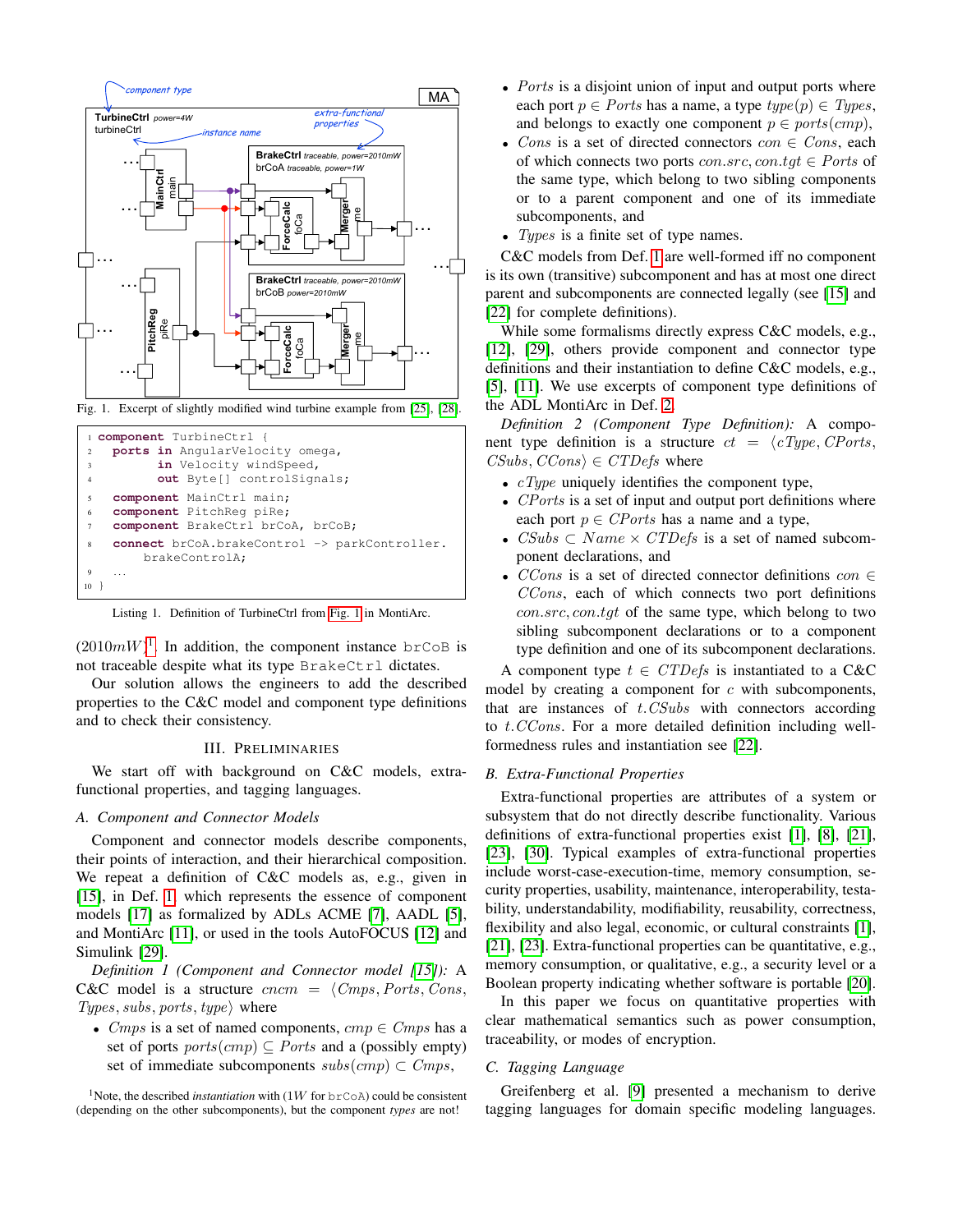The mechanism uses two languages: the *tag model*, which decorates the domain specific model with additional information, and the *tag schema*, which defines the tag types that are used in the tag model.

Defining a tagging language based on this mechanism has the following advantages: (1) The model will be kept clean and, therefore, easy to read, not polluted with extra information; (2) Inherent separation of concerns [\[3\]](#page-5-25), as different people can decorate the domain specific model with their own separated tagging models; and (3) The tagging language references the elements by their concrete syntax as they are defined in the domain specific model.

## IV. C&C TAGGING LANGUAGE

<span id="page-2-0"></span>This section presents our first contribution, namely, the C&C tagging language, which allows one to add extra-functional properties (encryption, ASIL level, traceability, memory usage, power consumption, latency, etc.) from different domains (security, safety, runtime, etc.) to existing C&C models, without changing them. Our tagging language enables tagging of all C&C elements from Def.s [1](#page-1-4) and [2:](#page-1-5)

- 1) component definitions CTDefs, e.g., BrakeCtrl, and instances Cmps, e.g. brCoA;
- 2) port definitions CPorts, e.g., BrakeCtrl.pitch-Brake, and port instances Ports; and
- 3) connector definitions CCons, e.g., brCoA.brake-Control -> parkController.brakeContolA, and connector instances Cons.

## *A. Tag Schema Definitions*

The tag schema defines the types of the tags used to decorate C&C models. One may view tag schemes as meta-models.

Similar to Greifenberg et al. [\[9\]](#page-5-8), we have the following tag types: (1) simple tags, when one only cares whether a C&C element is or is not tagged with this information, similar to Java's marker interface; (2) valued tags, decorating a C&C element with a tag containing a value, such as Boolean, Number,  $String$ , enumeration value or a JScience<sup>[2](#page-2-1)</sup> quantity (e.g. Power or DataAmount); and (3) complex tags to store several values, such as estimated worst-case-execution  $time [26]$  $time [26]$  wcet =  ${time=800ms, confidence=50%}.$ 

Since complex tags consist of several simple or valued tags, the rest of this paper handles only the simple and value tags.

The EmbeddedTagSchema in [Lst. 2](#page-2-2) defines a tag schema for C&C models used in an embedded context. It contains one simple tag traceable, which can be applied for component instances and definitions, and three valued tags power, encryption, and reliability. All defined tags start with tagtype, have a name, and end with for plus the C&C element to which the tag type can be applied; the valued tag types have after the name additionally a colon followed by a data type. The data type of a valued tag can depend on the element decorated with it. This is the case for the encryption tag, where port definitions are tagged with a

```
 http://jscience.org/api/javax/measure/quantity/Quantity.html
```

```
1 tagschema EmbeddedTagSchema {
   2 tagtype traceable for ComponentInstance,
        ComponentDefinition;
3 tagtype power: Power for ComponentInstance,
        ComponentDefinition; // power consumption
   tagtype encryption: [AES, RSA, DES, 3-DES]+
        for PortDefinition; // list of values
   5 tagtype encryption: [AES, RSA, DES, 3-DES] for
         PortInstance; // one value
   6 tagtype reliability: Number for
        ConnectorInstance;
7 }
 Listing 2. Definition of example schema EmbeddedTagSchema for
```
<span id="page-2-3"></span>tagging C&C models and type definitions. **conforms to** EmbeddedTagSchema; **tags** Example1 { **tag** BrakeCtrl **with** traceable; **tag** TurbineCtrl **with** power = 4W; **tag** BrakeCtrl **with** power = 2010 mW; **tag** MainCtrl.pitchBrake **with** encryption = [AES , RSA]; **tag** BrakeCtrl.pitchBrake **with** encryption = [ DES, 3-DES]; <sup>8</sup> }

Listing 3. Tag model for tagging concrete EFPs values to component type definitions

<span id="page-2-4"></span>

| i conforms to EmbeddedTagSchema;                                    |  |
|---------------------------------------------------------------------|--|
| 2 tags Example2 for turbineCtrl {                                   |  |
| tag brCoA with traceable;<br>3                                      |  |
| $\texttt{tag} brcoA with power = 1 W;$<br>$\overline{4}$            |  |
| $tag$ brCoB with power = 2010 mW;<br>5                              |  |
| tag main.pitchBrake, brCoA.pitchBrake with<br>6                     |  |
| $\text{encryption} = \text{AES};$                                   |  |
| tag brCoB.pitchBrake with DES;<br>$\tau$                            |  |
| $tag$ brCoA.brakeControl $\rightarrow$ parkController.<br>8         |  |
| brakeControlA with reliability = $0.8$ ;                            |  |
| 9 }                                                                 |  |
| Listing A. The model for theoring concrete EEDs values to component |  |

Liag model for tagging concrete EFPs instances

set (+ sign in L. 4) containing one or more values of the enumeration defined inside square brackets; whereas, in contrast, tags for port instances contain exactly one enumeration value. This is due to the fact that a defined port can support multiple encryption modes, whereas a concrete port instance en-/decrypts its data using one concrete algorithm.

#### *B. Tag Model Definitions*

After the tag schema is defined, C&C elements can be tagged with it. Listings [3](#page-2-3) and [4](#page-2-4) tag C&C element definitions (Example1) and instances (Example2). Tag models have a header and body (e.g., [Lst. 3,](#page-2-3) ll. 1-2 and ll. 3-8), containing additional information which is added to the C&C elements.

Every header starts with conforms to followed by the tag schema name to which the tag model definition conforms to. The header also includes the tags keyword and the tag model's name (e.g., Example1). Additionally, the header may contain an optional list of C&C elements (a comma separated list of names after the for keyword) to address these C&C elements' children directly in the body.

A body is a container for several tag definitions starting with a tag keyword and ending with a semicolon. Each tag definition has at least one C&C element name and one tag type name separated by the with keyword (e.g., [Lst. 3,](#page-2-3) l. 3).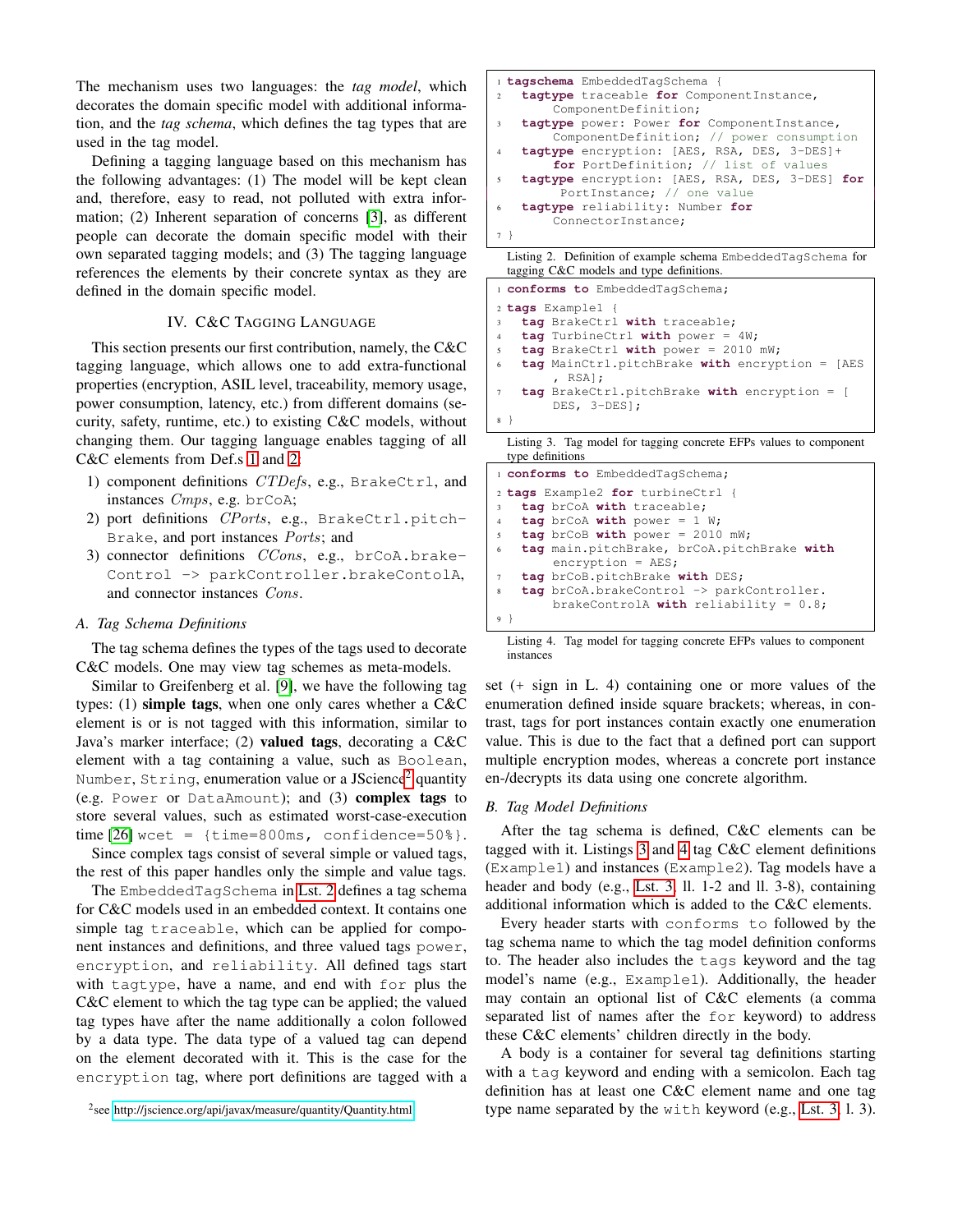Valued tag types must additionally include the tag type's value, preceded by an equals sign (e.g., [Lst. 3,](#page-2-3) l. 4). Multiple values are assigned by using a comma separated list inside square brackets (e.g., [Lst. 3,](#page-2-3) l. 6).

Line 3 in [Lst. 3](#page-2-3) adds the traceable tag to the component instance turbineCtrl.brCoA, because the context is turbineCtrl<sup>[3](#page-3-1)</sup> (l. 1). Line 8 in [Lst. 4](#page-2-4) shows that the domain expert decorating C&C elements needs no knowledge about the C&C meta-model and directly uses the concrete syntax of the C&C model (e.g., [Lst. 1,](#page-1-2) l. 8).

## <span id="page-3-0"></span>V. CONSISTENCY OF EXTRA-FUNCTIONAL-PROPERTIES

We now present the second contribution of our paper, namely, a framework for the definition of rich consistency rules for tagged extra-functional property values.

We distinguish between the consistency of EFP tags with their tag schema and the more interesting consistency of tagged EFP values in the context of the C&C model. Our rules for checking the consistency of tags and their schema are independent of the specific semantics of the respective EFP. In contrast, the consistency rules for values in the context of the C&C model are very specific to the expressed EFP.

## *A. Consistency of Tags and Tag Schema*

The following rules check for consistency of tags and their tagging schema:

- 1) tag type names are unique per C&C model element kind
- 2) tagged C&C elements exist uniquely and are of the kind defined in the schema
- <span id="page-3-2"></span>3) every C&C element is tagged at most once per tag type
- 4) the tag value is of the data type defined in the schema
- 5) the unit of the tag is compatible with the unit in the schema, e.g.,  $W$  and  $mW$  but not  $W$  and  $s$
- 6) for complex tags the above applies to every value.

Note that rule [3](#page-3-2) does not allow to tag a C&C element twice for the same EFP. While one could define strategies to resolve possible inconsistencies, e.g., considering maximal or minimal values, we added this rule to avoid inconsistencies.

### *B. Consistency of Tags and C&C Models*

In addition to the consistency of tags with their tag schema, the consistency of a tagged EFP value may also depend on its context in the C&C model. More advanced examples of consistency relate to component instantiation and composition in C&C models. It is important to note that the consistency of a tagged EFP value may depend on multiple other C&C model elements and their relation. In addition, consistency may be very specific to the EFP type, e.g., allowing subsets of values or defining their bounds.

To address the challenge of ensuring consistency of tagged EFP values, we define a general framework based on consistency rules. First, each rule defines what tag of which kind of C&C model element it checks. Second, the rule specifies how to select relevant C&C model elements for the check.

<span id="page-3-1"></span><sup>3</sup>turbineCtrl is the top-level instance of the component type TurbineCtrl defined in [Lst. 1](#page-1-2)

Third, the rule defines how to aggregate tagged values over the selected elements. Finally, the aggregated value is compared to the value of the checked element, to determine its consistency. We summarize the structure of consistency rules in [Def. 3](#page-3-3)

<span id="page-3-3"></span>*Definition 3 (EFP Value Consistency Rule):* A consistency rule is a structure consisting of:

checks name of tag and element checked by rule; selection selects relevant C&C elements to check consistency; aggregation aggregates values of selected elements; and comparison compares values to decide consistency.

The next two subsections illustrate consistency definition rules according to [Def. 3.](#page-3-3) [Sect. V-B1](#page-3-4) presents example rules for the consistency of EFP values in the context of component type instantiation. [Sect. V-B2](#page-4-2) presents example rules in the context of composition.

<span id="page-3-4"></span>*1) Instantiation Consistency Examples:* Instantiation consistency checks whether the EFPs of C&C model instances conform to the EFPs of their type definitions. To simplify the definition of rules, we employ a general operator  $typeOf$ :  $Cmps \rightarrow CTDefs$ , which given a component instance returns its uniquely determined component type.

<span id="page-3-5"></span>*Rule 1 (InstTrace):* If the component type definition is traceable, all instances have to be traceable:

- checks: tag traceable of  $c \in Cmps$
- selection:  $t := typeOf(c) \in CTDefs$
- aggregation:  $v := t$ .traceable
- comparison:  $v \Rightarrow c$  traceable

In our example, component type BrakeCtrl is tagged as traceable in [Lst. 3,](#page-2-3) l. 3. while component instance brCoB is not tagged as traceable. It will thus be reported by [Rule 1](#page-3-5) as inconsistent.

<span id="page-3-6"></span>*Rule 2 (InstPower):* The power consumption of an instance is at most the power consumption of its type:

- checks: tag power of  $c \in Cmps$
- selection:  $t := typeOf(c) \in CTDefs$
- aggregation:  $v := c$ . power
- comparison:  $v \leq t$ . power

In our example, both component instances of type BrakeCtrl pass the check of [Rule 2](#page-3-6) with  $1W \le 2010mW$ for brCoA and  $2010mW \le 2010mW$  for brCoB (see [Lst. 3,](#page-2-3) l. 5 and [Lst. 4,](#page-2-4) ll. 4-5).

<span id="page-3-9"></span>*Rule 3 (InstEncryption):* The encryption of a port instance must be in the encryption set of the port definition:

- checks: tag encryption of  $p \in \text{Ports}$
- selection:  $pt := THE^4pt \in typeOf(p.parent^5)$  $pt := THE^4pt \in typeOf(p.parent^5)$  $pt := THE^4pt \in typeOf(p.parent^5)$  $pt := THE^4pt \in typeOf(p.parent^5)$  $pt := THE^4pt \in typeOf(p.parent^5)$ . CPorts:  $pt.name = p.name$
- aggregation:  $v := pt$ . encryption
- comparison:  $p$  encryption  $\in v$

In our example, the port instances main.pitchBrake and brCoB.pitchBrake pass [Rule 1,](#page-3-5) while port in-stance brCoA.pitchBrake violates [Rule 3:](#page-3-9) AES  $\notin v =$ {DES, 3-DES} (see [Lst. 4,](#page-2-4) l. 6 and [Lst. 3,](#page-2-3) l. 7).

<span id="page-3-7"></span><sup>&</sup>lt;sup>4</sup>Definite description operator  $THEx$  :  $P(x)$  returns x satisfying  $P(x)$ .

<span id="page-3-8"></span><sup>5</sup>The parent of a port is the component it belongs to.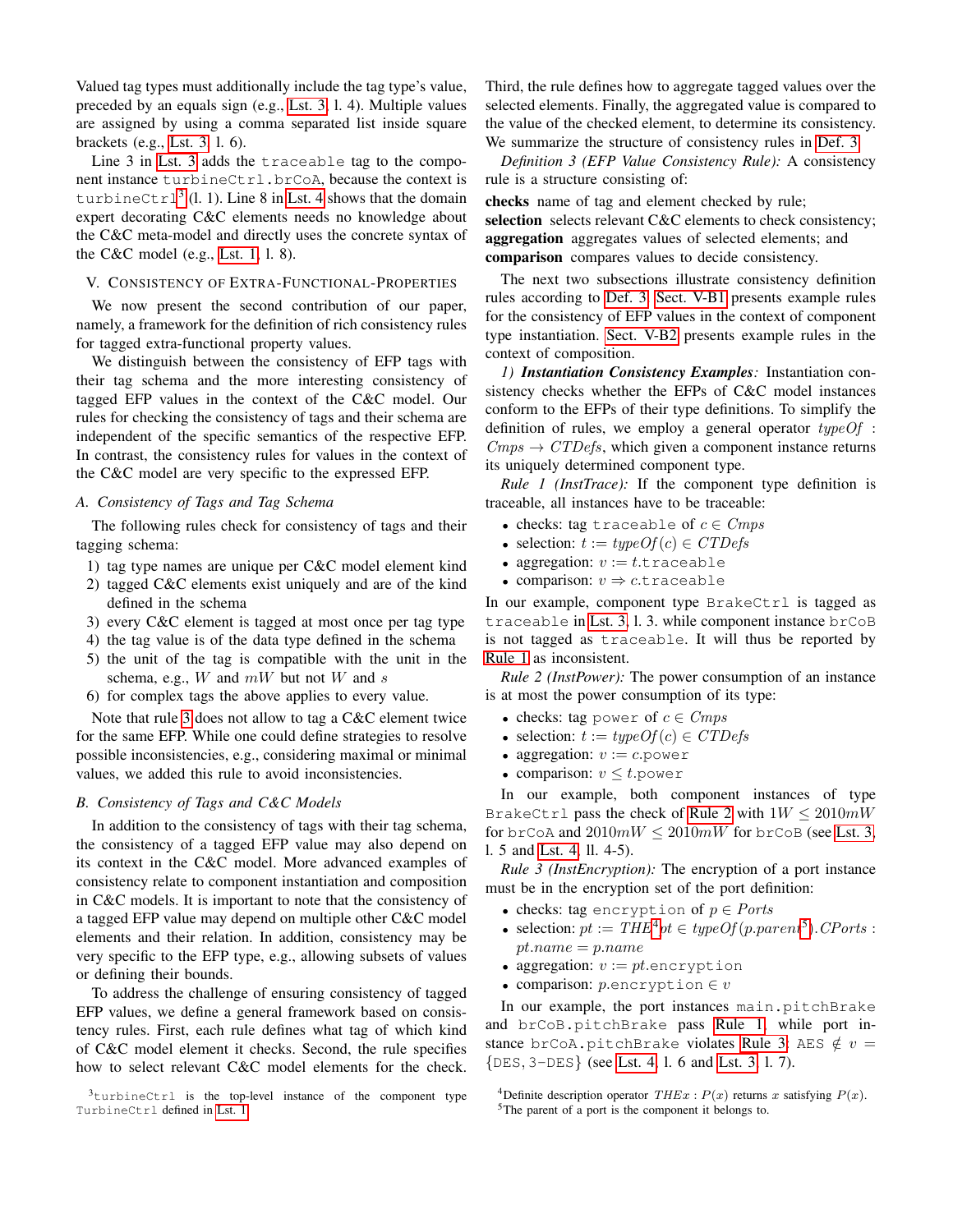<span id="page-4-2"></span>*2) Composition Consistency Examples:* Composition consistency checks whether the EFPs of C&C model elements are consistent across their composition. The following example rules address consistency on the type level. Similar rules can be defined on the instance level.

<span id="page-4-3"></span>*Rule 4 (CompPower):* The combined power consumption of all subcomponents is at most the power consumption of the composed component:

- checks: tag power of  $c \in CTDefs$
- selection:  $S := c$ . CSubs
- aggregation:  $v := \sum$  $(name, ct) \in S$ ct.power
- comparison:  $v \leq c$ . power

In our example, the component type  $TurbineCtrl$  contains subcomponents brCoA and brCoB of type BrakeCtrl and  $v = 2010mW + 2010mW + \dots \nless 4W$ , i.e., the tagged value of 4W violates [Rule 4](#page-4-3) and is thus inconsistent.

<span id="page-4-4"></span>*Rule 5 (CompEncryption):* A receiver port must support at least one encryption of its sender ports.

- checks: tag encryption of  $p \in \mathit{CPorts}$
- selection:  $P := \{p' \mid \exists con \in CCons : (p' = con.src \land \}$  $p = constgt)$
- aggregation:  $v := \bigcap$  $p' \in F$ p.encryption
- comparison:  $v \cap p$ . encryption  $\neq \emptyset$

In our example, the port BrakeCtrl.pitchBrake supports encryption DES and 3-DES [\(Lst. 3,](#page-2-3) l. 7), and is a receiving port for MainCtrl.pitchBrake with encryption AES and RSA [\(Lst. 3,](#page-2-3) l. 6). [Rule 5](#page-4-4) will report port Brake-Ctrl.pitchBrake as inconsistent.

The above examples of [Rule 1](#page-3-5) to [Rule 5](#page-4-4) show the expressiveness of consistency rules of our framework that cover various EFPs and C&C element relations.

#### VI. IMPLEMENTATION AND DISCUSSION

#### <span id="page-4-0"></span>*A. Implementation*

We implemented the tagging language together with its EFP consistency checks in MontiArc [\[11\]](#page-5-13), a textual C&C modeling framework. The workflow of processing MontiArc models is as follows: (1) The parser converts the textual input model to an abstract syntax tree (AST); (2) The AST is traversed to store all model definitions as symbols in the symbol table (ST); (3) Based on the AST and the model definition symbols, all C&C instances' symbols are created by (a) resolving the component extension chains, (b) binding all generics, and (c) recursively instantiating all subcomponent hierarchies.

Although the MontiArc tagging language is based on the same concepts and concrete syntax as the one presented in Greifenberg et al. [\[9\]](#page-5-8), our approach adds tags to the ST while their method enriches the AST directly. Decorating the ST has the following advantages: (1) The ST represents the *semantic* model [\[6\]](#page-5-26), [\[19\]](#page-5-27), and, thus, in contrast to the AST (see ArcConnector and ArcSimpleConnector in [\[11\]](#page-5-13)), each C&C element in [Def. 1](#page-1-4) and [Def. 2](#page-1-5) is represented by exactly one symbol; (2) Since MontiArc's AST is a mixture of C&C model definitions and instantiations for readability purposes, it is not possible to tag chains of instances (e.g., turbineCtrl.brCoA.brakeControl) differently as both of them are represented by the same AST node; the ST solves this problem by providing separate symbols for C&C definitions and for all C&C instances; and (3) Contrary to the AST, the ST is a graph with additional references making it possible to easily navigate through it and execute more complex selections as needed for consistency checks, e.g., in [Rule 5.](#page-4-4)

### *B. Discussion*

The ST's resolving mechanism – containing bidirectional navigation together with symbol filtering and adaption – as well as the ability to add several different EFP tags to the same C&C element symbol, allows to check constraints between different EFPs, such as time vs. data amount. We consider this to be a nice property of our work.

Regarding composition, the complex tag is a composition of tags (which can be complex themselves). This way, it is possible to logically group EFPs (e.g., power consumption and confidence) as is suggested by Shaw [\[27\]](#page-5-28) and implemented by Sentilles et al. [\[26\]](#page-5-3).

It is important to note that extra-functional properties may evolve, together with knowledge about a system [\[2\]](#page-5-10), [\[14\]](#page-5-9), [\[18\]](#page-5-29). They may also depend on the viewpoint of stakeholders [\[4\]](#page-5-7), which can be solved by tagging the extra-functional tags again with the stakeholders name. Since it is possible to tag elements or tags several times, one tag can be tagged by different stakeholders. Since all the tags (including tags of tags) are stored in the same ST, consistency constraints can also be expressed between tags of tags with the same concepts shown in [Sect. V.](#page-3-0) For simplicity, in this paper we did not discuss the tagging of one element multiple times. Rather than multiple tagging, we consider organizing ownership by using separate tag models. Meta-model approaches cannot easily do it but it is natural in our approach.

Note that depending on the EFP type and its composition and instantiation semantics, the consistency of composition on the type level and the consistency of instantiation, do not guarantee consistency of instance composition. Our presented port encryption semantics in [Rule 3](#page-3-9) and [Rule 5](#page-4-4) still allow for inconsistent instance compositions. We believe that a unified framework, as the one we have presented, is a first step towards reasoning about EFP consistency.

#### VII. RELATED WORK

<span id="page-4-1"></span>Espinoza et al. [\[4\]](#page-5-7) annotate UML/MARTE models with quantitative EFPs. One of their main goals is to distinguish sources of EFPs, e.g., requirement vs. measurement during test. This could be done with complex tags containing the actual value and the value source.

Grunske [\[10\]](#page-5-1) presents an evaluation framework for EFPs consisting of four elements: usage profile, evaluation model, composition algorithm, and evaluation algorithm. We focus on solutions for the composition and evaluation parts.